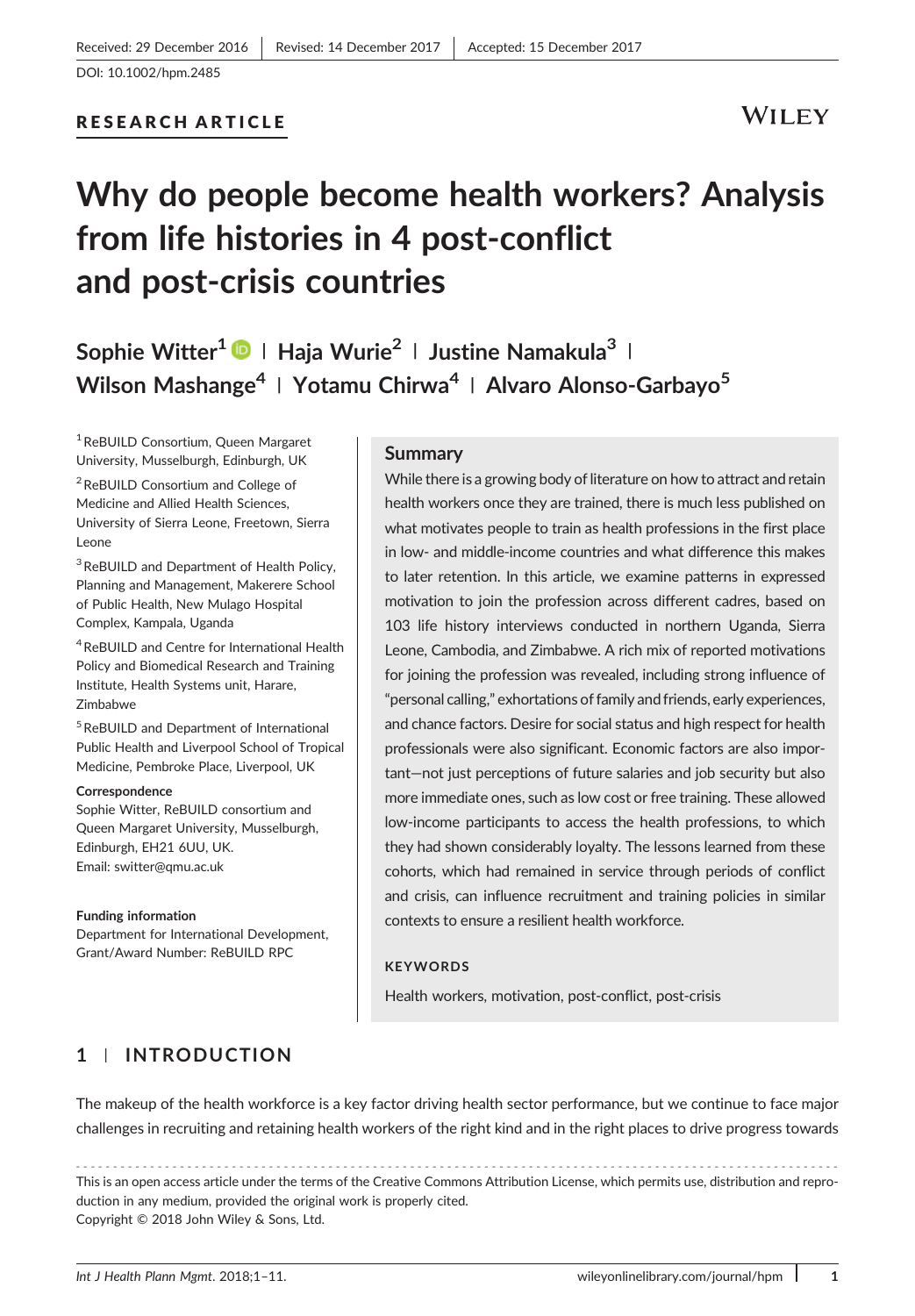Universal Health Coverage and to meet Sustainable Development Goal 3. The recent global strategy on human resources for health<sup>1</sup> highlighted that at least 18 million additional health workers in low- and middle-income countries (LMICs) are needed to provide high and effective coverage of the broad range of health services necessary to ensure healthy lives for all. Investing in the health workforce also bears potential for important economic returns.<sup>2</sup>

While there is a growing body of literature on how to attract and retain health workers once they are trained, $3-6$  there is much less written on how to attract people to join the health professions in the first place in LMICs, what motivates them to join the health professions and what difference their motivations to join might make to health workers' retention. Various health labour market frameworks have been developed to analyse supply and demand for health workers (for example, Vujicic and Zurn<sup>7</sup> and Witter et al<sup>7,8</sup>). These typically view the demand of health workers for training as a function of the number of applicants, tuition costs, and expected wages. Different psychological profiles and the more varied factors which motivate people to apply to join the profession are somewhat lost in these frameworks. However, the motivations to join may be of significance not only to entry but also for subsequent careers.

This article stems from a research programme looking at lessons on reconstructing health systems post‐conflict. Four countries were selected to represent different contexts and distance in time from conflict, so that the post-conflict trajectories could be studied: Zimbabwe, which experienced economic and political crises, peaking in 2008; northern Uganda, which emerged from decades of Lord's Resistance Army–sponsored war in 2006; Sierra Leone, whose civil war ended in 2002 and was recently affected by an Ebola outbreak in 2014 to 2015; and Cambodia, where a comprehensive peace post‐Khmer Rouge began in 1999. Amongst other projects, we examined changing incentive environments for health workers.<sup>9</sup> Many fragile and conflict-affected states struggle to maintain an adequate and balanced health workforce.<sup>10,11</sup> Within this project, we used life histories to examine the experiences of health workers during different phases of their career and their country's history. Different themes emerged, including motivation to join the health profession.

In this article, we examine patterns in expressed motivation to join the profession across different settings and cadres, bearing in mind that these participants were selected for having stayed in service during and after conflict periods. An underlying question is whether their motivational profile helps in part to explain their retention and what that implies for human resources for health policies in the health systems studied. All 4 countries have faced chronic challenges in retaining staff, especially in rural areas, and have had to build their health workforce back up after the shocks of conflict, epidemics, and economic collapse.

#### 2 | METHODS

A mixed methods study on health worker incentives was designed, using both retrospective and cross‐sectional tools, one of which was life histories with health workers in 4 countries. The objective of the overall research was to understand changing health worker incentives and their policy implications in the post-conflict and post-crisis period.<sup>9</sup>

Life histories were deployed to explore health workers' perceptions and experiences of their working environment, how it has evolved and factors which would encourage or discourage them from staying in post in remote areas and being productive. They were encouraged to produce visual aids, such as timelines. Through their lives and experiences, we sought to obtain understanding of the evolution of the health system and the different processes related to the work environment. Their lived experiences provided us with a personal perspective on the effectiveness and intended as well as unintended consequences of human resource policies and their evolution.<sup>12</sup>

These life histories were conducted between October 2012 and December 2013 in the 4 settings with health workers meeting specific criteria (including length of service in the area, to capture experiences of conflict and post-conflict periods) in selected health care facilities in the study areas using an open-ended topic guide. The topic guide covered the following areas:

- How and why they became health workers;
- Their career path since, and what influenced it, including the role of gender;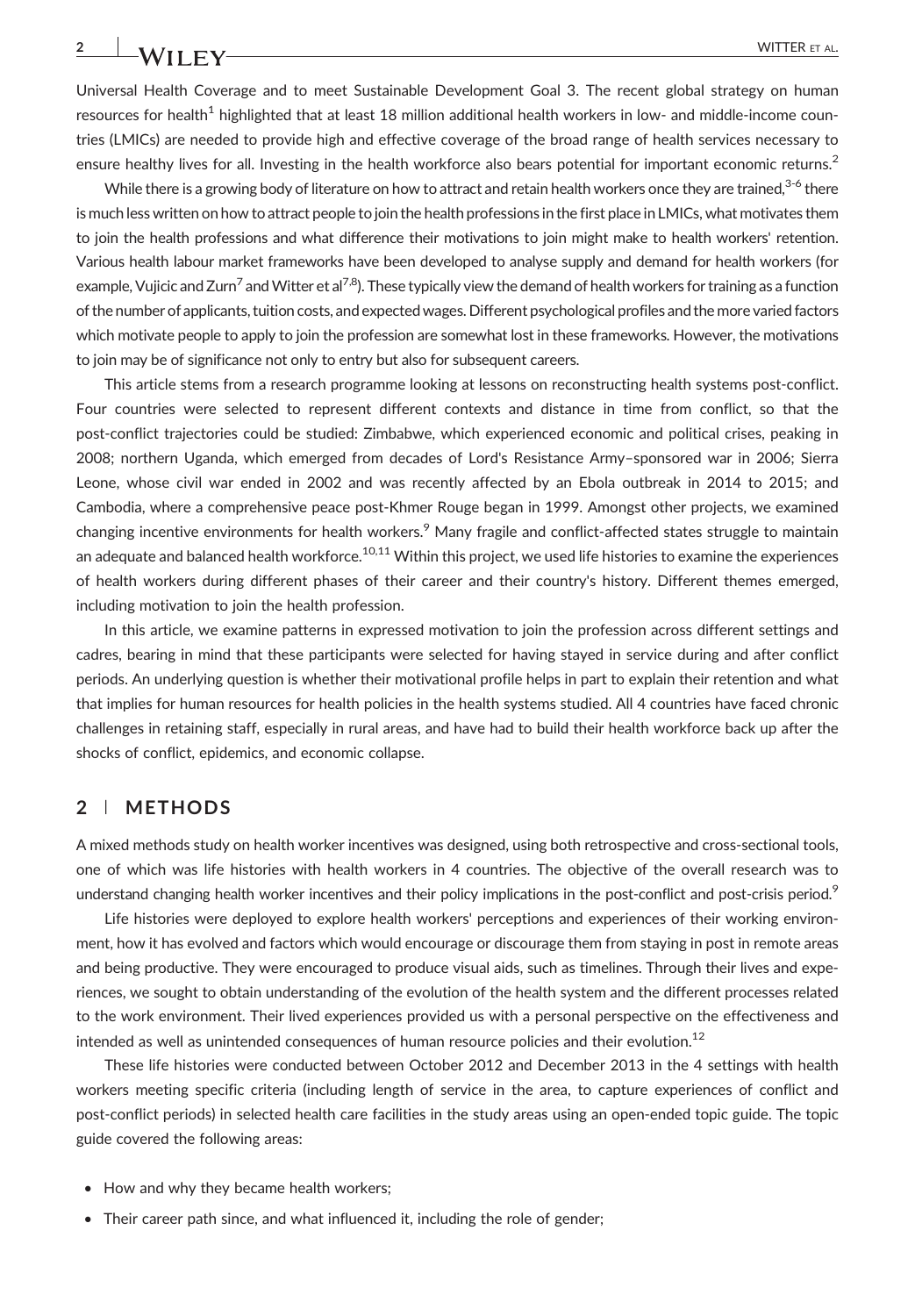- What motivates/discourages them to work in rural areas and across different sectors;
- Challenges they face in their job and how they cope with them;
- Conflict related challenges and how they coped;
- Their career aspirations;
- Their knowledge and perceptions of recent and current incentives.

The profile of the participants is shown in Table 1. They represent the mix of staff actually found on the front line in health centres, which tends to be dominated by mid-level cadres, who are largely female.<sup>13</sup>

Thematic analysis using manual coding, NVIVO (and ATLAS Ti in Uganda) was conducted on transcribed (and sometimes translated) texts. The analysis started from the main themes of the life history topic guide, but codes were then developed inductively from the responses of the health workers in each context. Here, we have compared across the 4 settings to identify the cross-cutting major elements which motivated respondents to join their professions. Other aspects of the interviews have been analysed elsewhere by country and across countries $^{14}$ 

Ethical approval was gained from each country ethics board and the relevant UK university. The interviews were tape‐recorded and noted after gaining permission from the participants. The interviews took place in a private place acceptable to the interviewee, such as their office. The identity of the participants has been protected during analysis and reporting.

#### 2.1 | Limitations

The health workers interviewed represent "positive deviants"—those who stayed in service during difficult times for the country (or subregion, in the case of Uganda)—and cannot therefore be taken to represent the wider health workforce.

| <b>Topic</b>                  | Cambodia                                                                                                                                                       | Sierra Leone                                                                                                                                                                                                                          | Uganda                                                                                                              | <b>Zimbabwe</b>                                                                                                                                                                                                                                        |
|-------------------------------|----------------------------------------------------------------------------------------------------------------------------------------------------------------|---------------------------------------------------------------------------------------------------------------------------------------------------------------------------------------------------------------------------------------|---------------------------------------------------------------------------------------------------------------------|--------------------------------------------------------------------------------------------------------------------------------------------------------------------------------------------------------------------------------------------------------|
| Site selection                | Six provinces (covering all<br>4 ecological regions)-<br>one district from each.<br>including urban, rural,<br>and those with more or<br>less external support | Four districts<br>(covering all main<br>regions, including<br>urban and rural/hard<br>to reach and areas of<br>varied socio-economic<br>status)                                                                                       | Three districts in<br>Acholi<br>subregion-<br>most conflict-<br>affected area                                       | Two provinces-one well<br>served and one under-<br>served; three districts<br>including urban, mixed<br>and rural                                                                                                                                      |
|                               | Sectors included Public sector only                                                                                                                            | Public sector only                                                                                                                                                                                                                    | 65% public; 35%<br>PNFP (private<br>not-for-profit-<br>largely mission<br>sector)                                   | 9 from the government<br>sector; 14 from the<br>municipality; 2 from<br>the rural district<br>councils; 6 from the<br>mission sector; and 4<br>from the private sector<br>(but these were public<br>staff working part-time<br>for private facilities) |
| Health workers<br>interviewed | Total: 19<br>By cadre: 4 doctors; 1<br>medical assistant: 8<br>midwives; 6 nurses                                                                              | Total: 23<br>By cadres: State registered<br>nurse 1, staff midwife 4,<br>public health sister/<br>district health sister 2.<br>M&E officer 1, CHO 2,<br>senior CHO5, matron 5,<br>medical superintendent<br>2 and senior specialist 1 | Total: 26<br>By cadres: 2<br>clinical officers:<br>15 nurses: 2<br>nursing<br>assistants 3<br>midwives: 2<br>others | Total: 35<br>By cadres: 2 doctors; 21<br>midwives; 9 nurses; 3<br>environmental health<br>practitioners                                                                                                                                                |
|                               | By gender: $14 f$ ; 5 m                                                                                                                                        | By gender: $12 f/11 m$                                                                                                                                                                                                                | By gender:<br>19f; 7 m                                                                                              | By gender: 32 f; 3 m                                                                                                                                                                                                                                   |
|                               | Age range: 24-53                                                                                                                                               | Age range: 36-65                                                                                                                                                                                                                      | Age range: 30-60 Age range: 31-65                                                                                   |                                                                                                                                                                                                                                                        |

TABLE 1 Summary of life histories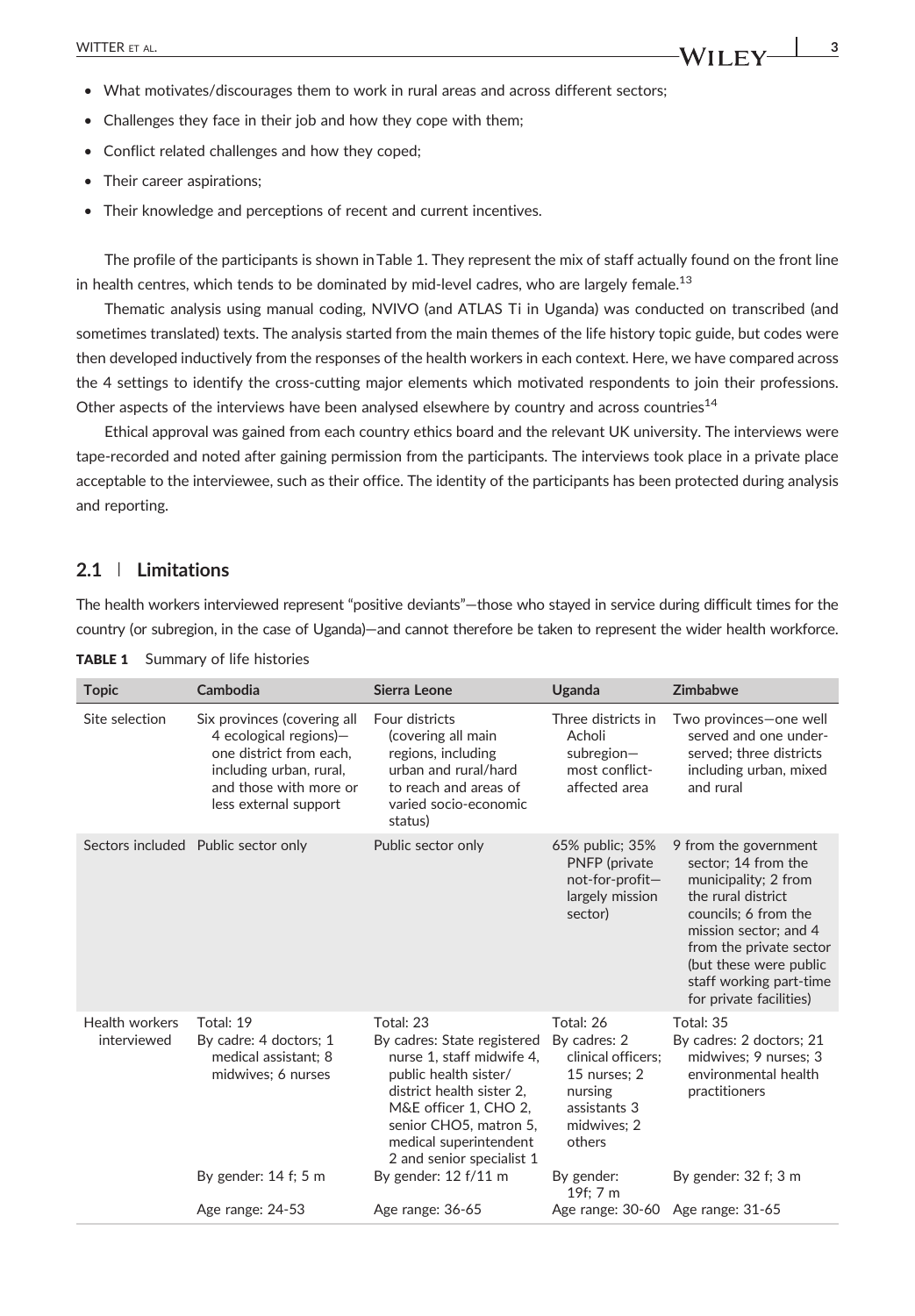However, the autoethnographic method<sup>15</sup> can provide rich insights into experiences which can productively inform health workforce planning. They can indicate some common motivational factors; although with these qualitative methods and given the range of contexts and health worker types, we cannot provide magnitudes of salience for different factors.

## 3 | FINDINGS

For the staff we interviewed, there was a remarkable commonality of reasons given for joining the profession. Across all 4 settings, personal calling was the mostly commonly cited, closely followed by personal connections—the influence of family and significant others, which was exercised in a variety of ways. The status of health professionals was also a shared attractive feature, as perceived by participants. In addition, some more pragmatic reasons for joining were expressed, including living near to health facilities where training could be undertaken, economic factors relating to training costs and posts, crises which impelled people to seek early earning opportunities, educational factors which pushed or pulled candidates into training, and practical issues relating to security. There were often connections between the different motivating factors.

#### 3.1 | Personal calling

Many of the participants reported that they had desired to be a health professional since their childhood. A common theme behind this was the desire to serve their community, linked to a caring personality.

"Reason for choosing this career because I love it and can help people in my community" (Cambodia)

"During my primary school days, there was a hospital managed by the Chinese by then...During that era I came to realise that serving people through that way appealed to me" (Sierra Leone)

"It was a calling and feeling of wanting to serve people, so I thought that if I am trained I can also come and save the life of my people" (Uganda)

"I came to work as a nurse because I volunteered to work in the health field during the war; I had a passion for the job" (Zimbabwe)

This caring ethic often has religious roots but can also be triggered by personal backgrounds, which give people empathy into poor health and access issues. Many of the cadres, such as nurses, are highly feminised and the caring role is one with strong gender connotations in many of these contexts.

"I came from school directly to nursing because nursing was my career….I had passion for people so I decided to be a nurse because I wanted to save humanity and since I am a Christian I thought this way. Because the healing ministry was one of the focus when our Lord and Jesus Christ was on earth so …. that was my focus to save humanity and to help people" (Zimbabwe)

"I chose nursing as a career, so that I can help especially my family. Looking at the area I came from, medical facilities in those areas is a bit poor, for instance from my village to where we have the health centre is over ten miles" (Sierra Leone)

#### 3.2 | Family connections and role models

Family members are very influential in career decisions, both directly through instruction and advice and indirectly through family illnesses and role modelling. Family influences seemed to play a stronger role for women than men.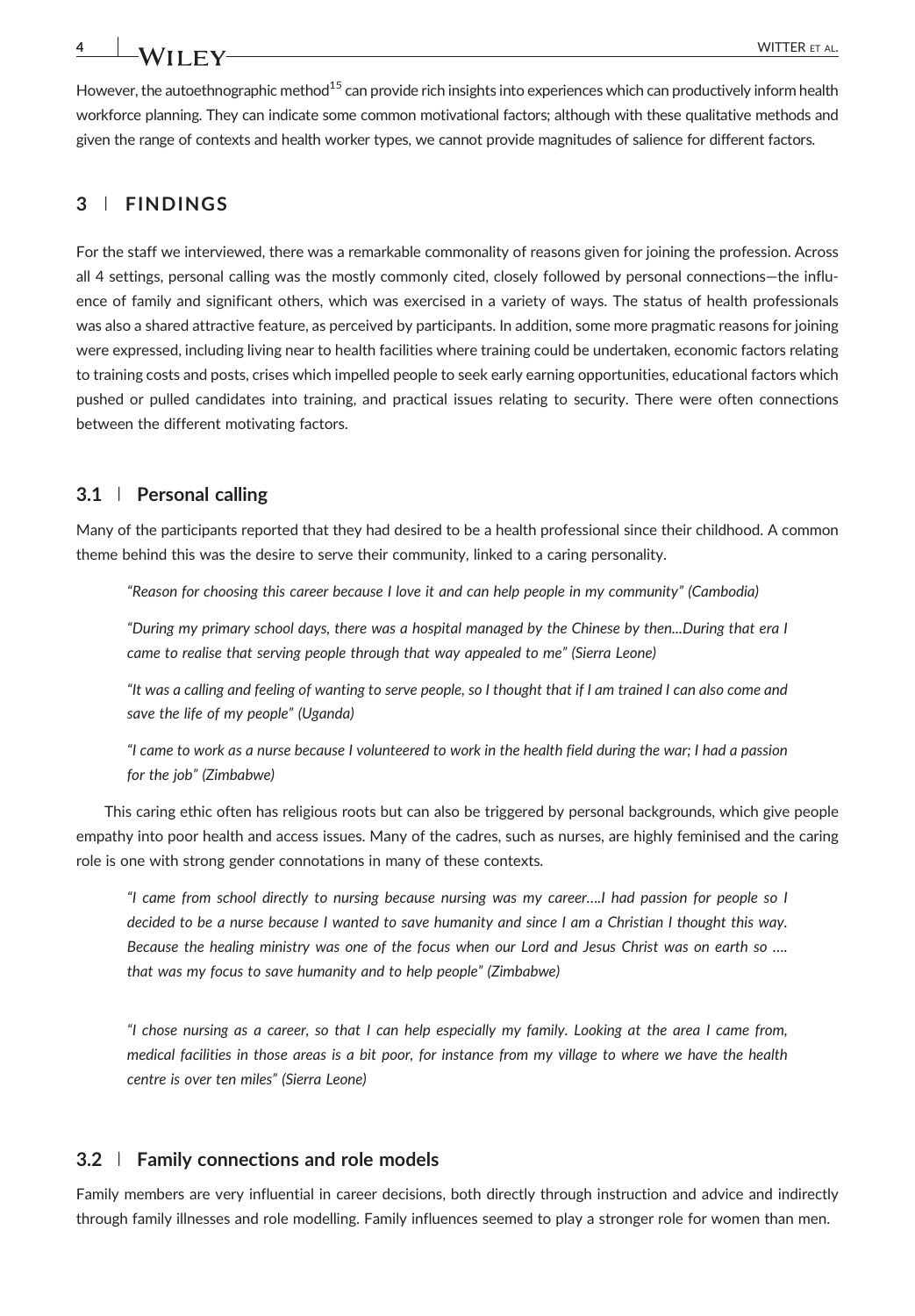"My Mother too wanted me to do nursing…She made all the arrangements that I should do nursing because she had wanted to do it but she did not do it.…that's what made me to do it….and then with the great help of my uncle he decided that I should be in the nursing profession" (Sierra Leone)

"Before my father died in 1972, he used to tell me, 'you are so calm, you are fit to be a nurse and he could tell people that this one can be a very good nurse'" (Uganda)

"I just wanted to be a nurse from way back; my sister was also a nurse so I admired her so much" (Zimbabwe)

Decisions are often influenced by family members, sometimes even against the preferences of the young person.

"My relatives love this subject and they pushed me to study this subject" (Cambodia)

Having close relatives with health problems was reported to have motivated the decisions to apply for health studies, in some cases, to provide care for them directly or to avoid having to pay for it.

"Actually I am interested in this field because when I was a student, my brother was often sick. We spent a lot of money to take care of him. My relatives mostly are teacher and soldier. Thus, I thought that no one could help us besides ourselves" (Cambodia)

In many circumstances, role models knowingly or unknowingly mentored the participants to become health workers. For example, positive attitudes of health workers as they cared for the participants' relatives had a lasting impression on some participants during their childhood and later translated into a need to emulate this good work "pay back to society" and provide a high standard of care by joining the health workforce. On the contrary, those who had experienced poor attitudes from health workers also felt compelled in some cases to join the health sector to change this poor quality of care.

"What drove me to become a health worker is the personality of elders who were working in our hospital of Kitgum … I got to like the way they used to handle the patients and it motivated me to become like them in future" (Uganda)

#### 3.3 | Status of professionals

Social status and esteem accorded to the health professions was another important cross-cutting theme, which comingled with pay and the desire to serve:

"I learnt that doctor had good income and respect from people in the community. I can also help people" (Cambodia)

"Those gentlemen [health workers] from my home area were highly respected ... that was the reason why I went for health training" (Uganda)

One facet of social esteem was the dress code of the nurses and the way in which they presented themselves. Respect for the medical profession in society and admiration of health professional mannerisms and the uniform (particularly for nurses) was very appealing to some (only in Cambodia was the allure of the uniform not mentioned). The work ethic of health professionals also fuelled the aspiration of some to join the medical field.

"I loved it. When I was younger I used to admire the young nurses in our chiefdom headquarter town, the way they dress, the way they walk, the way they talk, so I said if I could be a nurse it will be better for me" (Sierra Leone)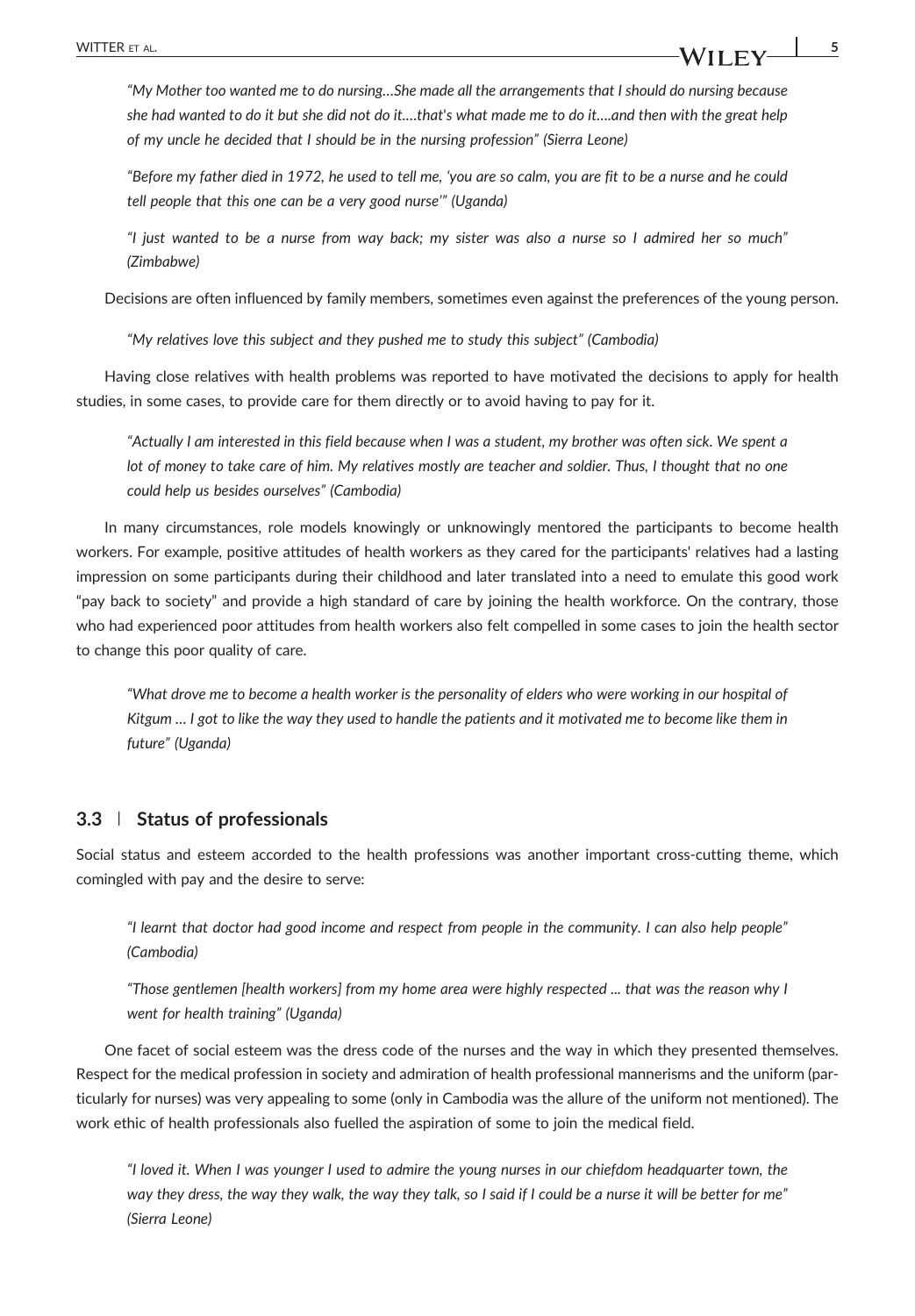"Those gentlemen could put on smartly... and that was the reason I went for health training" (Uganda)

"I used to adore nurses in their white uniforms since I was young so I came to train as a nurse in 1995 up to May 1999" (Zimbabwe)

### 3.4 | Economic factors

Decisions to join the health profession were also based on economic perspectives. In some cases, families advised their children to choose a health profession as these were perceived to be better paid than others:

"They suggested to me for applying an exam in order to become a teacher and a midwife. I passed both exams. However, we thought that the salary for teachers is too little. On the other hand, midwife can be better. So, I decided to become a midwife" (Cambodia)

In Uganda, one respondent reported that they were motivated by the incentives provided to the health workers at the time. These included accommodation and transport.

"The health workers were accommodated well, they had means of transport, I thought it was good work and that was the reason why I went for health training" (Uganda)

Some participants, particularly these with more economic problems and hence in urgent need to earn a salary, reported having selected their health profession according to the time required to complete the studies, as this secondary midwife reported:

"Actually, I wished to become a Medical Assistant, but it took longer time for study; and my family was very poor (laugh)… I spent a shorter time to complete my study and then went back to work and took care of my family" (Cambodia)

The ability to earn quickly while also training was an attraction for those from poorer households.

"I liked nursing because if someone is trained he/she is given a place to work unlike whereby someone has to struggle looking for a job. We were given uniforms and accommodation for free and we also used to get our salaries the first month you are enrolled" (Zimbabwe)

Financial costs of training and constraints were also mentioned as factors in choice of course, for example, not being able to afford the tuition fees and therefore opting for the tuition-free paramedical school in Sierra Leone.

"But ehmm financially that was not possible, the support I needed was not there and paramedical school was offering cost free education at that moment. So I had to try my luck and fortunately for me immediately I applied the very year I was admitted into the school" (Sierra Leone)

The nature of nurse training in Zimbabwe, particularly the lack of tuition fees, access to monetary allowances at enrolment and the fact that after training one was assured of a posting, were very strong motivations for individuals' decisions to become health workers, especially those from lower income households.

"We were paying fees and as a person who was coming from a poor family, I was not managing to pay the fees… dropped out of training after getting a place to train as a nurse" (Zimbabwe)

Some started their careers working for nongovernmental organisations, such as the Red Cross. Nongovernmental organisations offered good support to health workers with accommodation, financial support for utility bills, etc,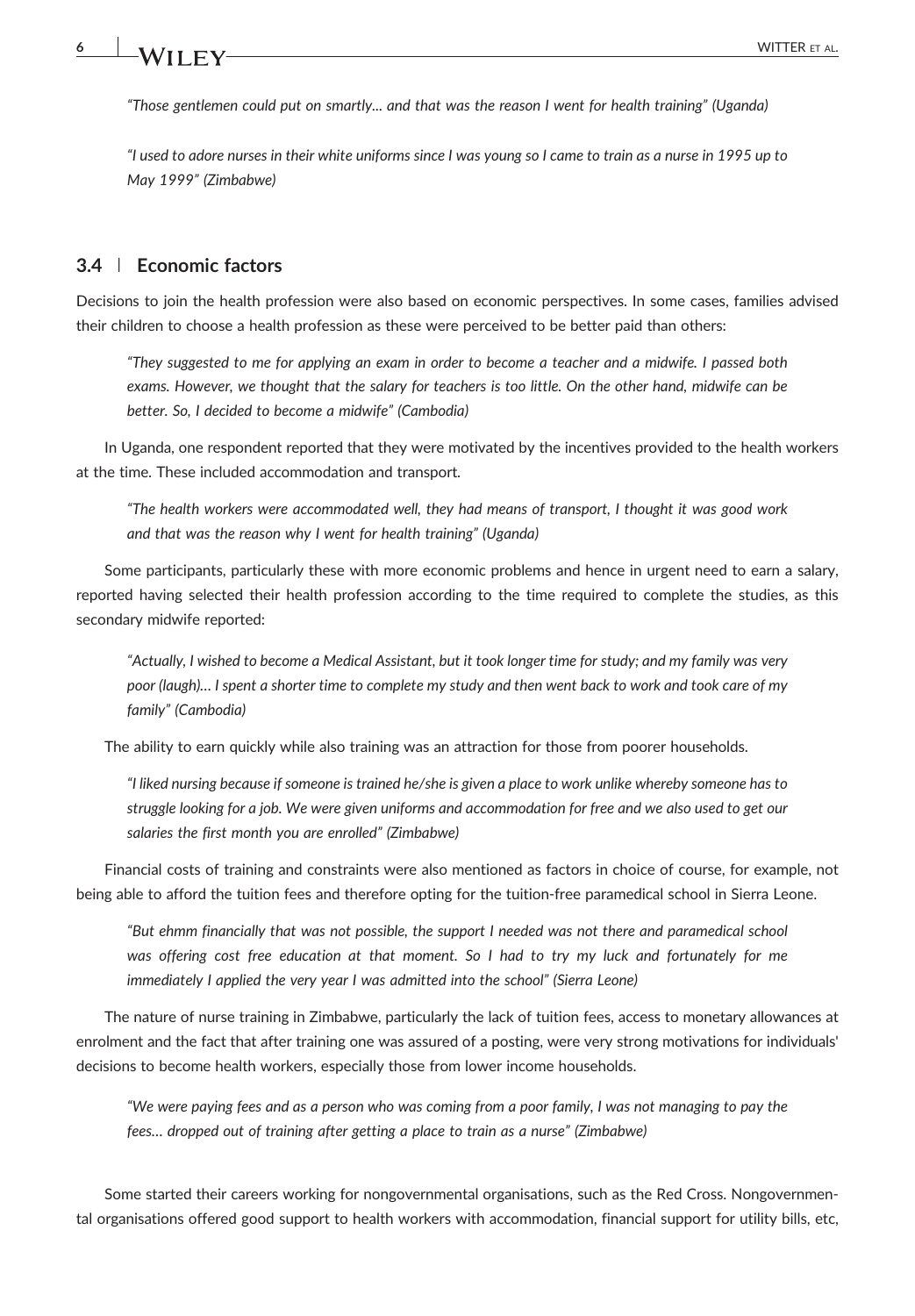which given the relatively precarious economic situation of young professionals, represented an important incentive:

"At the first time in 2004, I was a contracted employee. I was supported by Cambodia Red Cross at the beginning. They rented a house and other stuff for me. They helped me pay for electricity and water utility… [] That is the reason why I could work in the health centre. Otherwise, I could not continue working here" (Cambodia)

A crisis in the family and the loss of a family head was also a trigger in some cases.

"So when I reach form 5, I said ok if I sit my O Level, I will like to go to the university. But my father died and my mum didn't have much, so he [referring to uncle] was like advising: 'Why can't you do nursing [which was free then] instead of going to the university because definitely you cannot afford it" (Sierra Leone)

"Before I completed Senior 6, the war became serious. My father told me to come home and wait until the situation was calm. However, the soldiers came and shot my father, he was shot when me and my mother were seeing, so that was the end of the story. So from there, my brother …he told me 'now you cannot proceed, you join a nursing school"' (Uganda)

Others decided based on the perceived labour market demand for specific disciplines and specialties:

"I studied general medical doctor [lung diseases] because [there are] only a few of doctors in this field" (Cambodia)

#### 3.5 | Educational background

Another factor that influenced the decision to become a health worker was the subjects studied in secondary school. In general, having done science subjects predisposed individuals to join the medical profession.

"I studied the sciences; I thought that was a very good opportunity for me to do so, that is how I came into health" (Sierra Leone)

The health profession was perceived to be more flexible in relation to education backgrounds. Hence, some of those who were unable to advance further in their formal education as a result of conflict saw health training as an opportunity to continue their education and get a job without having to present very high qualifications, such as a university degree.

"I completed senior 4 because of the war and during that time (1987) the war of Kony was very serious here that I could not continue with studies ... that was also another reason why I decided to join" (Uganda)

However, some choices were forced onto candidates by failing to quality for medicine, as in the case of this environmental health practitioner:

"I wanted to do medicine but my points were not sufficient so I enrolled to do Environmental Health Sciences" (Zimbabwe)

#### 3.6 | Proximity to facilities

Location also emerges as an important factor, especially for mid-level cadres, whose access to training can be through local volunteer and on the job training, followed by more formal training. In Uganda, for example, the proximity of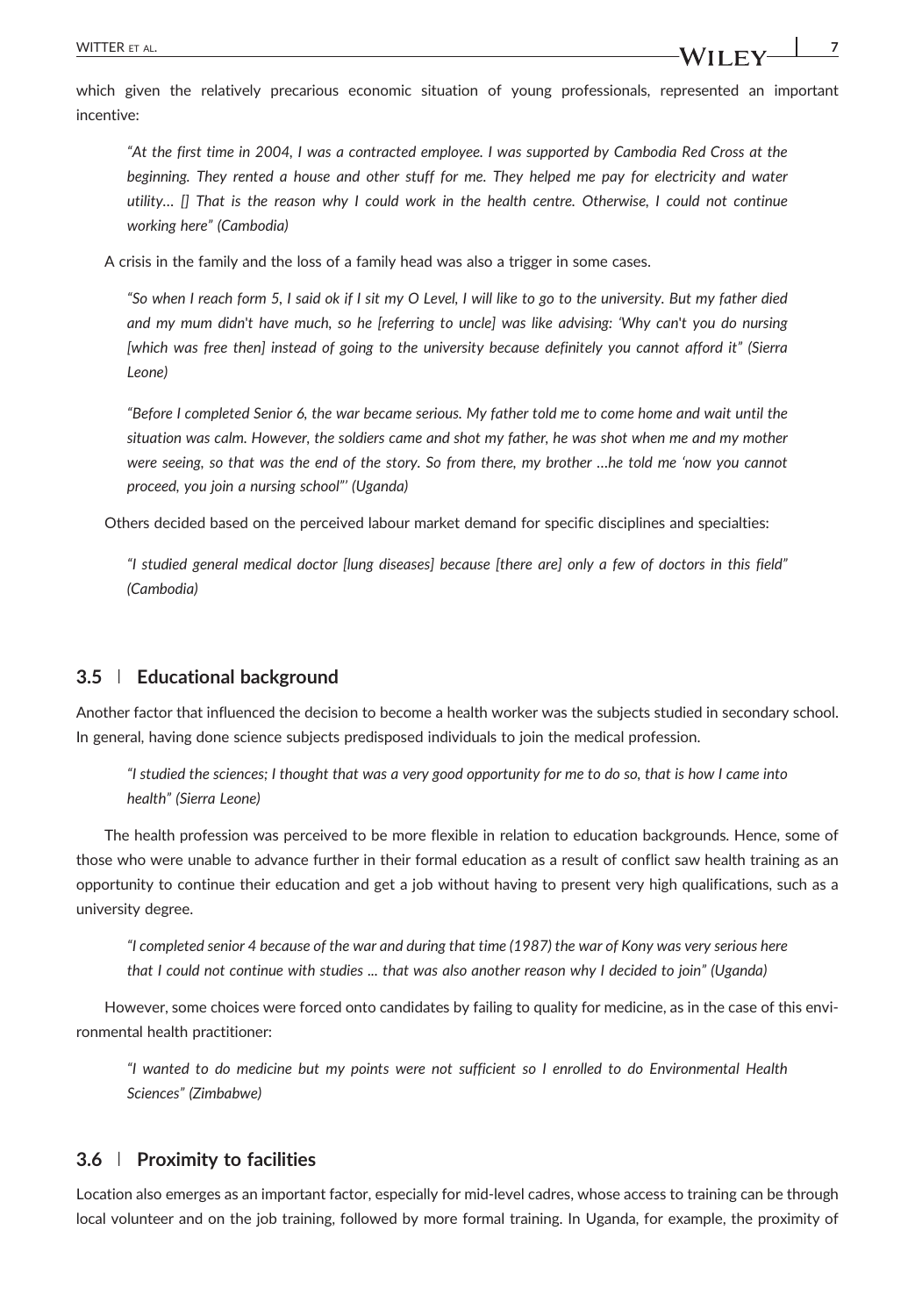convents, health facilities, schools, and medical training institutions was reported to play a major role for many of the respondents in their decision to join the health workforce.

"When the hospital was established, it was announced for volunteer medical staff. Because I knew the village chief well, my father asked for my name as volunteer" (Cambodia)

Other participants stated that they joined the medical field because they grew up within an area with a mission hospital and a nurse training school. Proximity to the hospital increased interaction with nurses and the admiration for their profession. Several participants grew up, attended school, and trained at these mission training hospitals and on completion worked at these posts.

"I grew up in this area and I came to church here when I was very young so I was inspired by the way sisters and nurses attend to patients" (Zimbabwe)

Again, some gendered themes emerged. For example, in Cambodia, staying close to the family was considered important for many female participants, who sometimes chose their profession to ensure they were close to their relatives.

"According to my family as I am a woman, they didn't want me to go far away from home. So they suggested to me to apply for an exam in order to become a teacher and a midwife" (Cambodia)

In this specific conflict, this may have acquired even more importance as during the Khmer Rouge government people were often taken away from their home environments and sometimes families were separated as a strategy to disintegrate social networks. In reaction, being near their home place probably represented an even stronger consideration in the post‐conflict period.

#### 3.7 | Chance events and lack of (or worse) alternatives

Some participants joined the health profession due to lack of alternatives in the job market or being unable to enter their chosen career.

"I wanted to be a police woman but I was short changed by my height… I joined nursing as it had a name in the community" (Zimbabwe)

In Cambodia, one reason given for choosing the health field was to avoid being recruited by the army, which was particularly an issue before the end of the conflict.

"The reason why I chose the medical area because in the past, there was war, and we were better off to be doctor than to be soldiers going out to war" (Cambodia)

In a few cases, the entry was by chance—for example, by responding to an advert but without advance planning or knowledge of the profession.

"The political situation was not conducive to staying in the rural areas in 1983, we then came to town. That is when I came across a MoHCW advert and I applied and was shortlisted and attended an interview at PMD's offices. I was successful and was selected to go and train" (Zimbabwe)

# 4 | DISCUSSION

Our findings suggest that for this cohort at least, motivation to join the health care profession was heavily influenced by personal factors—not just a sense of "calling" but also early exposure to health work through proximity and family factors, and also the strong influence of family members and other role models. These are less amenable to policy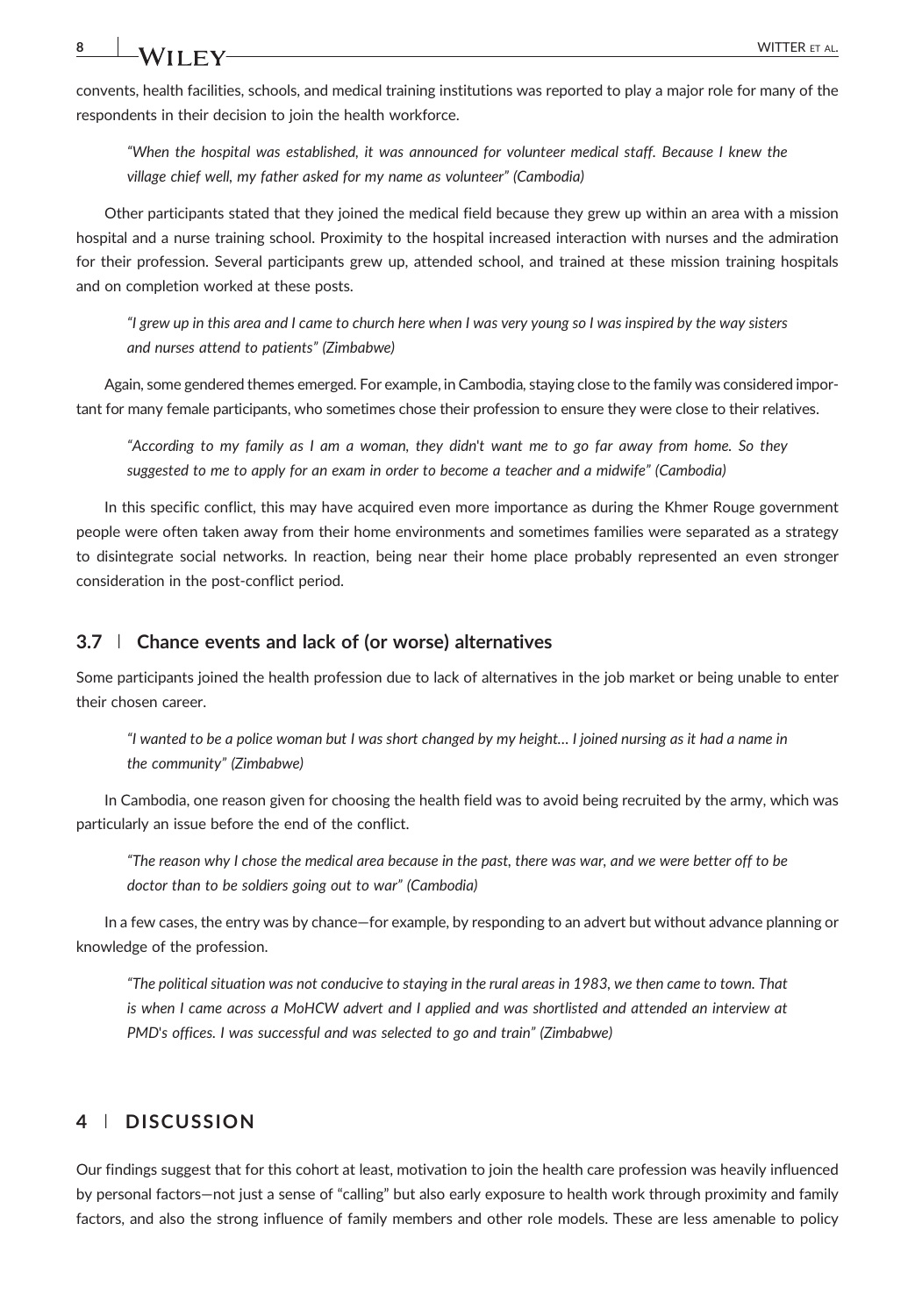action in terms of attracting staff but are of interest when we consider that our cohort had remained in service through very difficult times in terms of conflicts and crises. In a related report on the effects of the Ebola crisis in Sierra Leone, patriotism also emerged as a motivating factor for staff.<sup>15</sup> These findings reinforce the conclusion that recruitment strategies should focus on staff with strong intrinsic motivation, especially to improve retention in hard to serve areas and over periods requiring resilience in the health system. This is especially important in times of conflict and crisis, when pay is erratic, working conditions are difficult and formal structures of promotion and recognition do not function well.<sup>17</sup> Volunteering, for example, was a common entry for lower-level staff, and these staff can be provided with formal training that enables them to benefit from promotion higher in the ranks at a later stage. Their commitment to service in their local area is often higher. However, measures are needed to ensure that quality of care is maintained and that volunteering is not used as a way to keep staff unpaid for long periods (as has happened in the case of Sierra Leone<sup>18</sup>); this leads to unwelcome side effects in the form of informal charges.

The findings also highlight some important themes related to professional status, which should be considered in policy circles. For example, across all 3 African settings, the importance of uniform was highlighted—the uniforms of health workers symbolised the status of the professions for this cohort. It may be important to consider how that plays out now, in an era when respect for health workers is eroding in some contexts, with hostile media reports about absenteeism and pilfering (for example, in Uganda) and lack of trust between health workers and the communities highlighted in the face of an epidemiological crisis (eg, the Ebola outbreak in Sierra Leone).<sup>16</sup> Taking action to maintaining "brand image" may be a low-cost but high-gain strategy for sectoral managers and leaders.

At the same time, some important features emerge in relation to the economic motivations. Many of our respondents came from poor households and chose the health professions because training was supported at that time and enabled early earning. They then remained in post over a long period, in some cases in their original training site. Training policies should focus on offering good access for these less advantaged local students if they are seeking strong retention and loyalty to the sector.

Gendered expectations also emerged as a theme—both in terms of encouraging entry to "caring" professions and also in relation to staying in service in local areas. The health workforce and its roles are highly gendered in most countries, including these<sup>13</sup> and health workforces will continue to be feminised, especially at lower levels. Ensuring gender equity for staff and gender responsive services for users will involve fostering dialogue and action to support change within institutions, households, and at policy level.

Few differences were noted by cadre and sector; although in some contexts, such as Uganda, the PNFP institutions took on a large part of the training activities, particularly in the northern regions where our interviews took place.<sup>19</sup> This was also true in Zimbabwe where faith-based organisations, by running most of the health professional education institutions, were able to select and retain the best performers.<sup>20</sup>

These findings are likely to apply beyond the conflict-affected contexts in which they were collected but do of course reflect their place and time. For example, in the post‐conflict period, the workforce is often swelled rapidly through training of low-level cadres who take on more responsibilities until longer term training of high-level cadres can be completed, leading to an unhappy transition when these later cohorts take over.<sup>21,22</sup> Later policies can be less supportive of entry for lower income candidates—for example, paramedical and nursing training is no longer universally free in many of these contexts, such as Sierra Leone and Uganda; although in Zimbabwe, it remains free, even for post-basic training, and students are taken on payroll when they start their training. It is likely that factors influencing staff to join the professions now are different, although some underlying factors, such as psychological profiles and the search for professional esteem and a reliable income, are likely to remain constant. These influence the desire not only to join but also to stay.17,22-25

The literature exploring motivation to join the health professions in LMICs is limited, but the studies which focus on professional motivation more generally also find similar themes such as self‐motivation and desire to serve the community and obtain respect (for example, for outgoing nurse trainees in India).<sup>26</sup> A recent labour market survey from another post-conflict context–Timor Leste–also found that the vast majority of all cadres (98% of doctors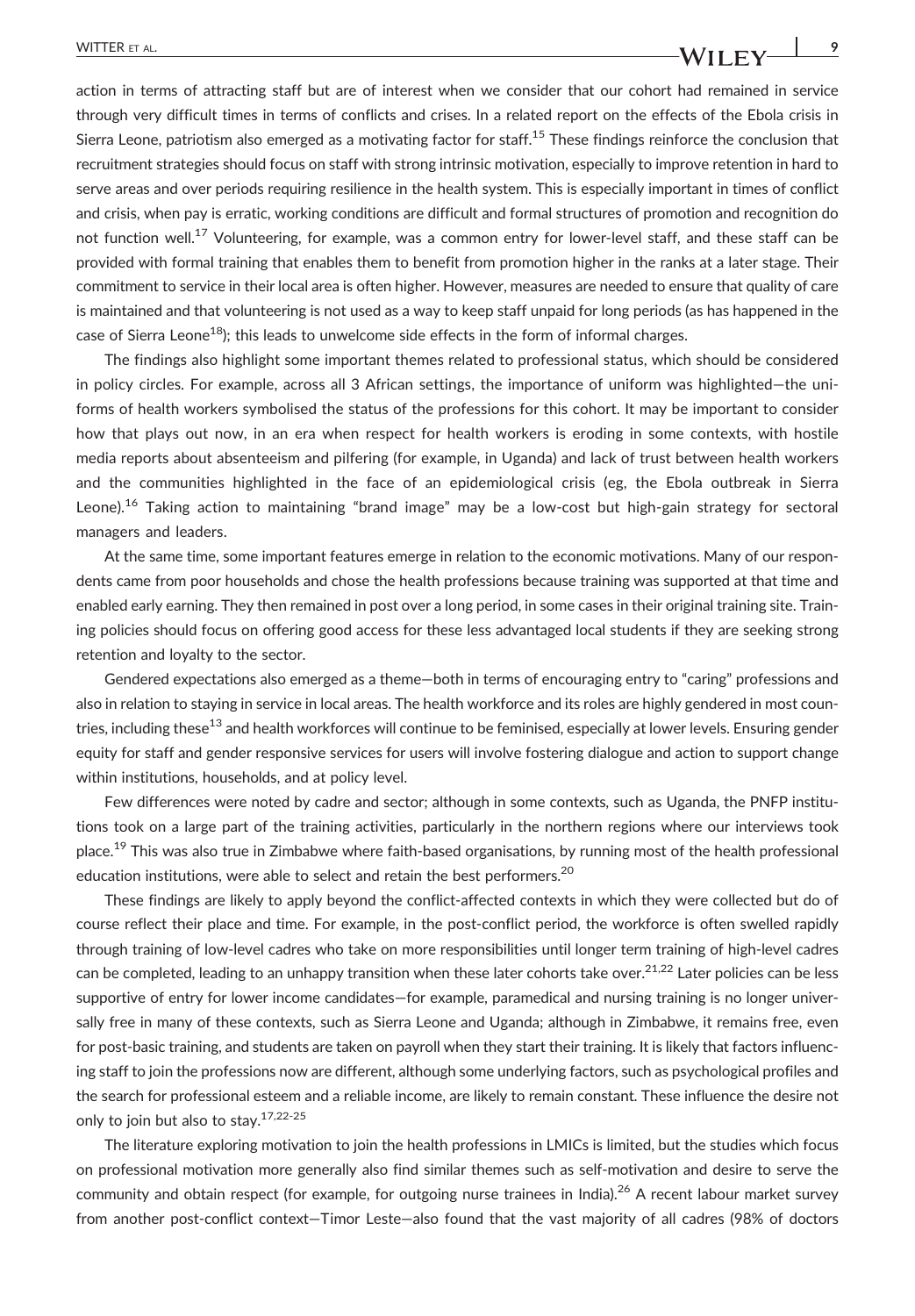and nurses and 97% of midwives) reported that they selected health care as a career to help people.<sup>27</sup> In the context of a newly independent nation with a young cohort of health workers, a high degree of idealism is to be expected.

# 5 | CONCLUSIONS

Our life histories with a range of health staff in 4 conflict‐ and crisis‐affected settings find a rich mix of reported motivations for joining the profession, including a strong influence of "personal calling," the exhortations of family and friends (including positive role models but also the pressure of gendered expectations and the need to support family members), early experiences of the health care sector through family illness, and chance factors such as proximity to facilities. Desire for social status and high respect for health professionals is influenced by factors such as smart presentation and uniforms. Economic factors are also important—not just perceptions of future salaries and job security but also more immediate ones, such as low cost or free training, the ability to earn while learning, making savings on treatment of sick relatives, and the availability of supportive allowances. These allowed low income participants to access the health professions, to which they are then likely to show considerably loyalty. The lessons learned from these cohorts, which had remained in service through periods of conflict and crisis in Uganda, Zimbabwe, Sierra Leone, and Cambodia, can influence recruitment and training policies in similar contexts to ensure a resilient health workforce. They emphasise the importance of attracting candidates with prosocial motivations and local ties but then also reinforcing and maintaining them through development of the professional brand, for example.

#### ACKNOWLEDGEMENT

This article is based on research funded by the Department for International Development, UK Aid, under the ReBUILD Research Partnership Consortium.

#### **ORCID**

Sophie Witter <http://orcid.org/0000-0002-7656-6188>

#### REFERENCES

- 1. World Health Organisation. Global strategy on human resources for health: workforce 2030. Geneva 2016.
- 2. World Health Organisation. Increasing access to health workers in remote and rural areas, through improved retention. Geneva. 2010.
- 3. Lehman U, Dieleman M, Martineau T. Staffing remote rural areas in middle‐ and low‐income countries: a literature review of attraction and retention. BMC Health Serv Res. 2008;8(19):
- 4. Lipinge S, Hofnie K, van der Westhuizen L, Pendukeni M. The factors involved in the retention of health care professionals. Network for equity in southern Africa 2006.
- 5. Mensah K. Attracting and retaining health staff: a critical analysis of factors influencing the retention of health workers in deprived/hardship areas. 2002.
- 6. Sheffler R, Herbst C, Lemiere C, Campbell J, eds. Health Labor Market Analyses in Low‐ and Middle‐Income Countries: An Evidence‐Based Approach. Directions in Development ed. Washington, D.C: World Bank; 2016.
- 7. Vujicic M, Zurn P. The dynamics of the health labour market. Int J Health Plann Manage. 2006;21(2):101‐115.
- 8. Witter S, Chirwa Y, Namakula J, Samai M, So S. Understanding Health Worker Incentives in Post Conflict Settings: Research Protocol. Liverpool: ReBUILD; 2012.
- 9. Pavignani E, Colombo S. Analysing Disrupted Health Sectors: a Modular Manual. Geneva: World Health Organisation; 2009.
- 10. Witter S, Tulloch O, Martineau T. Health Workers' Incentives in Post-Conflict Settings-a Review of the Literature and Framework for Research. Liverpool: ReBUILD; 2012.
- 11. Witter S, Namakula J, Alonso‐Garbayo A, et al. Experiences of using life histories with health workers in post‐conflict and crisis settings: methodological reflections. Health Policy PlanHealth Policy Plann. 2017;32(4):595‐601.
- 12. Witter S, Namakula J, Wurie H, et al. The gendered health workforce: mixed methods analysis from four post‐conflict contexts. Health Policy PlanHealth Policy Plann. 2017;32(5):52‐62.